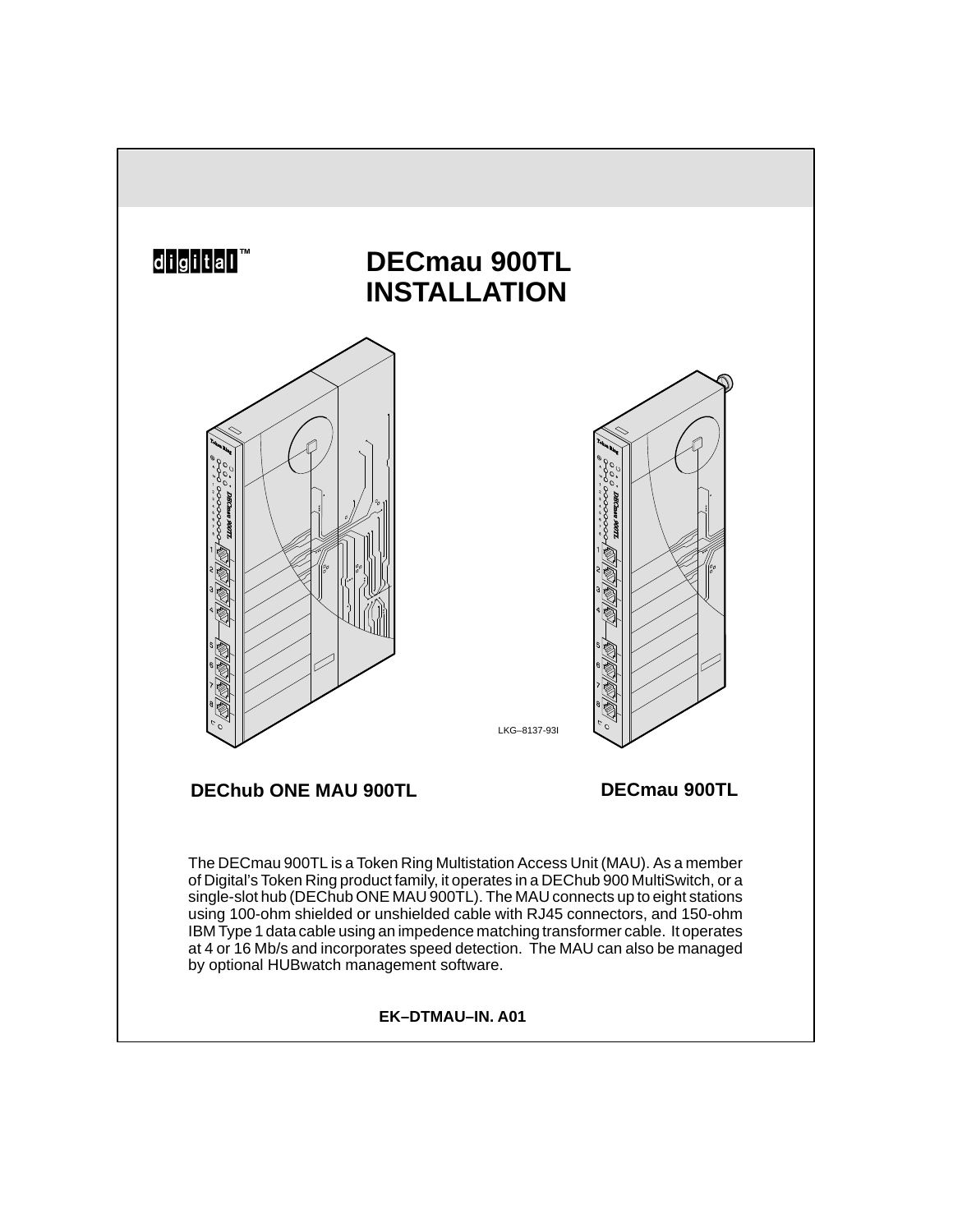# **Copyright**

 EK–DTMAU–IN. A01 July, 1993

The information in this document is subject to change without notice and should not be construed as a commitment by Digital Equipment Corporation. Digital Equipment Corporation assumes no responsibility for any errors that may appear in this document.

> Copyright © 1993 by Digital Equipment Corporation All Rights Reserved. Printed in U.S.A.

> > $***$

The following are trademarks of Digital Equipment Corporation:

DEC, DEChub, DEChub ONE, DECmau, DECrepeater, Digital, the DIGITAL logo, HUBwatch, and MultiSwitch.

 $***$ 

#### **FCC NOTICE** – Class A Computing Device:

This equipment generates, uses, and may emit radio frequency energy. The equipment has been type tested and found to comply with the limits for a Class A computing device pursuant to Subpart J of Part 15 of FCC Rules, which are designed to provide reasonable protection against such radio frequency interference when operated in a commercial environment. Operation of this equipment in a residential area may cause interference; in which case, measures taken to correct the interference are at the user's expense.

 $***$ 

#### **VCCI NOTICE** – Class 1 Computing Device:

This equipment is in the 1st Class category (information equipment to be used in commercial and/or industrial areas) and conforms to the standards set by the Voluntary Control Council for Interference by Data Processing Equipment and Electronic Office Machines aimed at preventing radio interference in commercial and/or industrial areas.

Consequently, when used in a residential area or in an adjacent area thereto, radio interference may be caused to radios and TV receivers, etc.

Read the instructions for correct handling.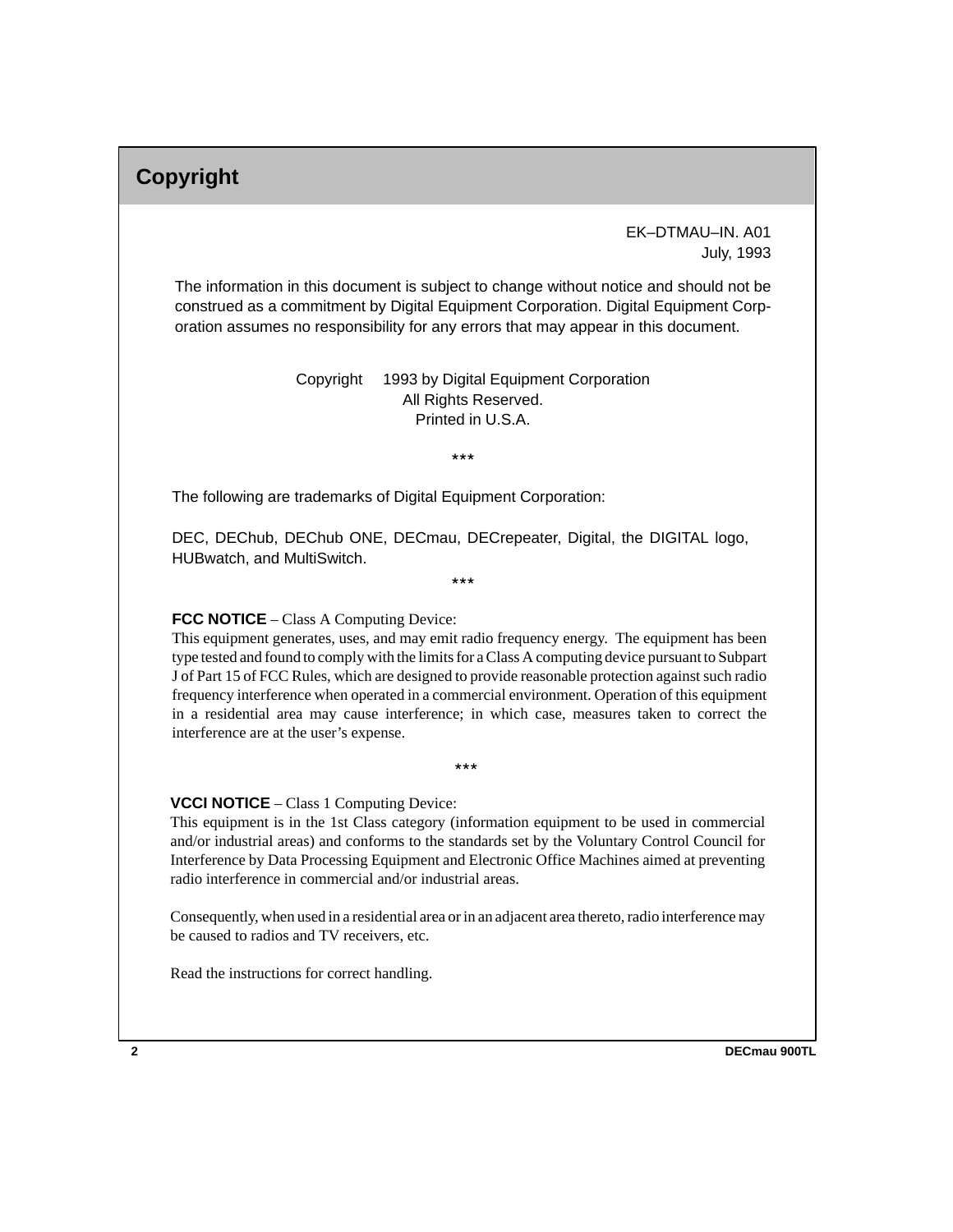## **Front Panel**



- **1 ) Power LED.** Lights when the MAU has power.
- **2 ) Module OK LED.** Lights when the MAU passes its self-test. If the MAU fails its self-test, the OK LED is off.
- **3 ) Ring A/B LEDs.** In a hub, either the A LED or the B LED is on to show the ring. In a standalone MAU, both Ring LEDs are always off.
- **4 ) Speed LEDs.** Either the 16 LED or the 4 LED is on to show the ring speed.
- **5 ) Eight Lobe LEDs.** Lights when a station has access to the network.
- **6 ) Eight Lobe Connectors.** Connects a station to the network. The MAU connects up to eight stations with shielded or unshielded 100-ohm cable, and 150-ohm IBM Type 1 data cable using an impedence matching transformer cable (Digital part number BN26T-03).
- **7 ) Reset Switch.** Resets the MAU to factory defaults. To reset: while turning on the power, press the reset switch with a pen or screwdriver.

#### **Notes:**

The DECmau 900TL has speed detect, which ensures the integrity of the network. At startup, a MAU determines the ring speed based on the speed settings of the majority of the stations on the ring and the Ring Out port. In a hub, the MAU then connects to the appropriate ring in the hub. After startup, speed detect prevents stations with the wrong speed setting from connecting to the network.

Network management can override any of the MAU's factory default settings.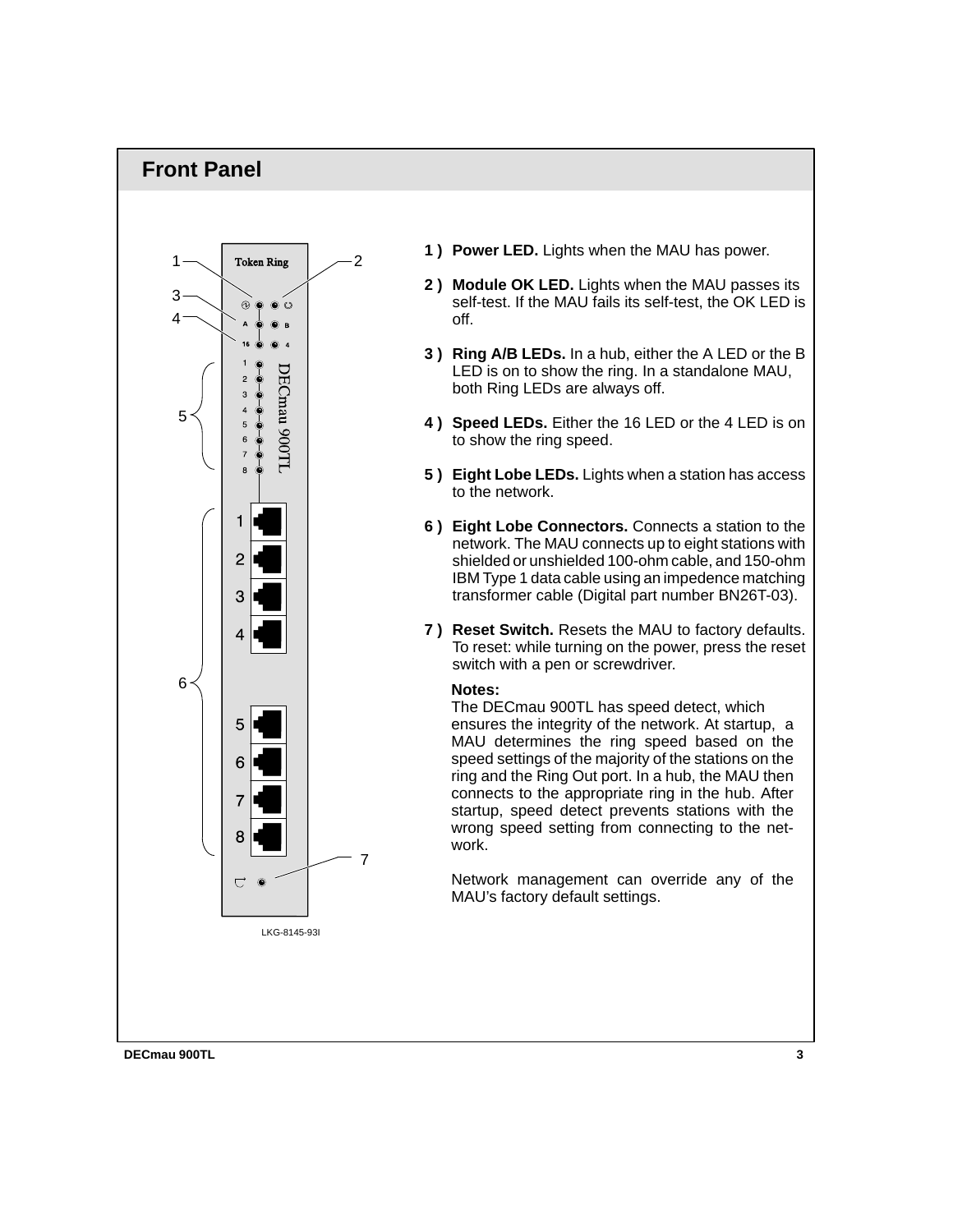## **Rear Panel of DEChub ONE MAU 900TL**



#### **Note:**

The rear panel shown here is used only when the MAU is in a single-slot hub configuration.

- **1 ) Ring In LED.** Lights with a Ring In connection.
- **2 ) Ring Out LED.** Lights with a Ring Out connection.
- **3) Power Connector.** Provides power connection for the MAU.
- **4 ) Ring In Connector.** Connects Ring In to the Ring Out connector of a MAU or repeater.
- **5 ) Ring In Autowrap Switch.** Determines whether the MAU automatically loops back when it detects a disconnected link on Ring In. If the Ring In port connects to a device with Digital's Autowrap, set the switch to 1 to enable Autowrap. If the Ring In port connects to a device without Digital's Autowrap, set the switch to 0 to disable Autowrap.
- **6 ) Ring Out Connector.** Connects Ring Out to the Ring In connector of a MAU or repeater.
- **7 ) Ring Out Autowrap Switch.** Determines whether the MAU automatically loops back when it detects a disconnected link on Ring Out. If the Ring Out port connects to a device with Digital's Autowrap, set the switch to 1 to enable Autowrap. If the Ring Out port connects to a device without Digital's Autowrap, set the switch to 0 to disable Autowrap.
- **8 ) Not used.** Reserved for out-of-band network management.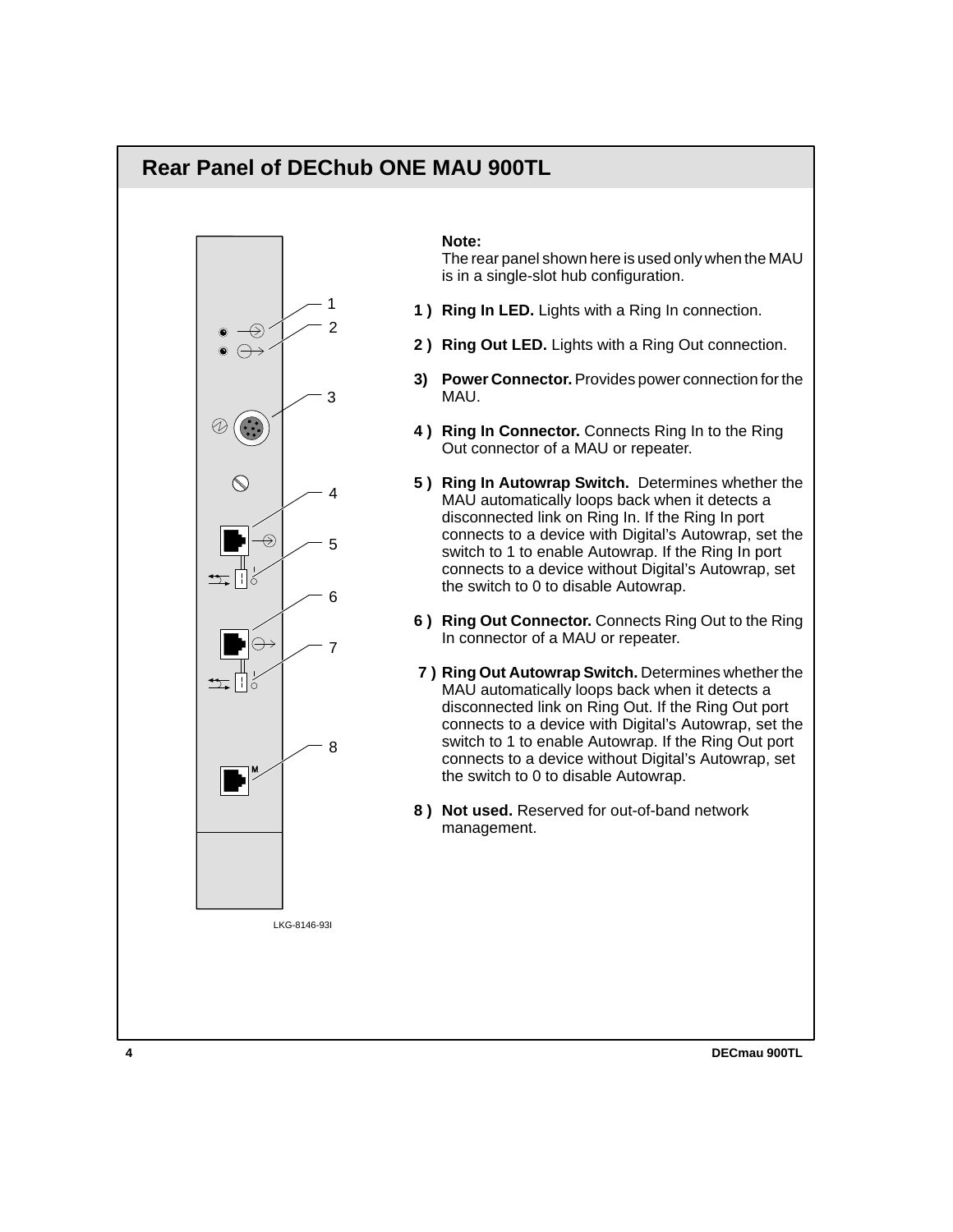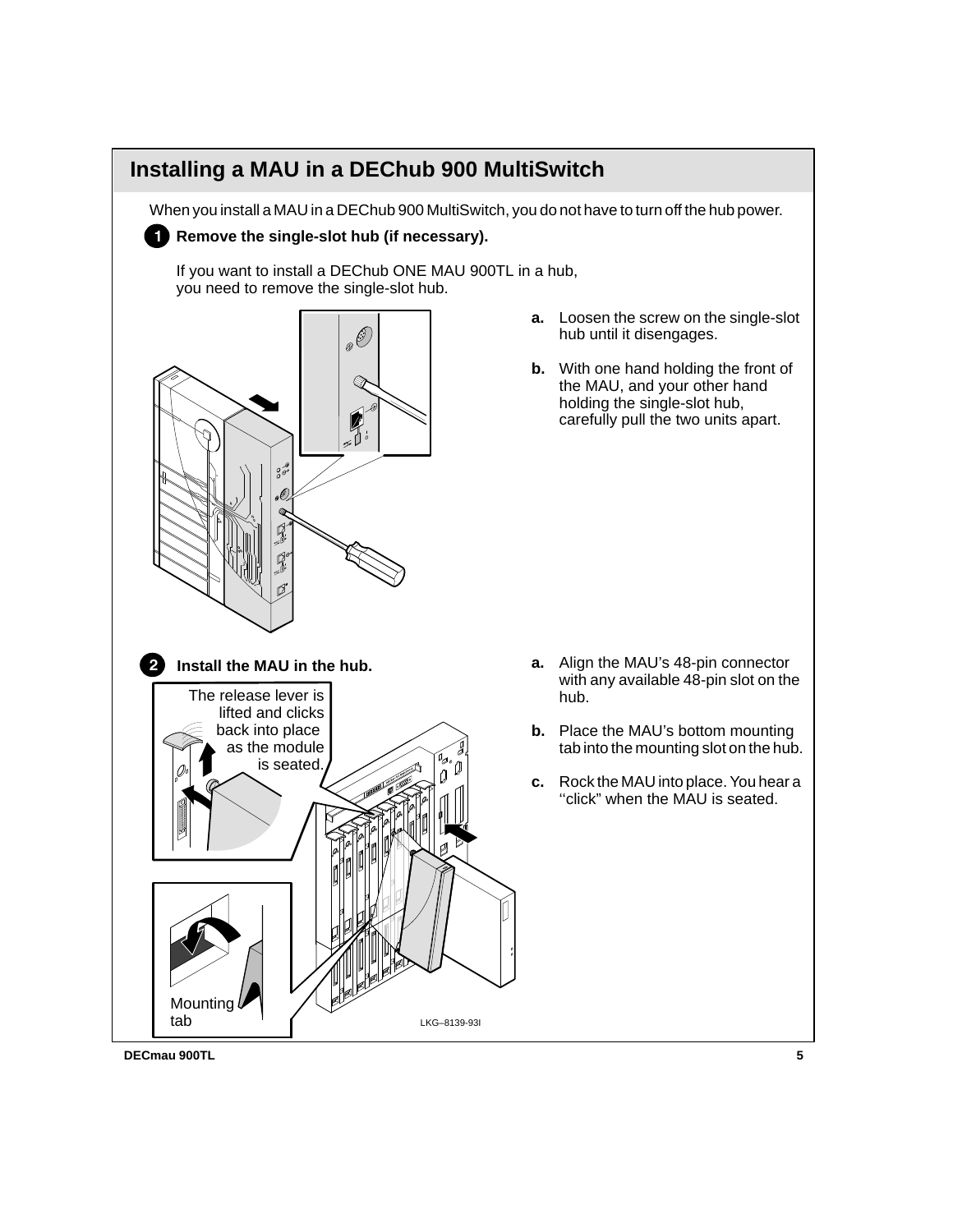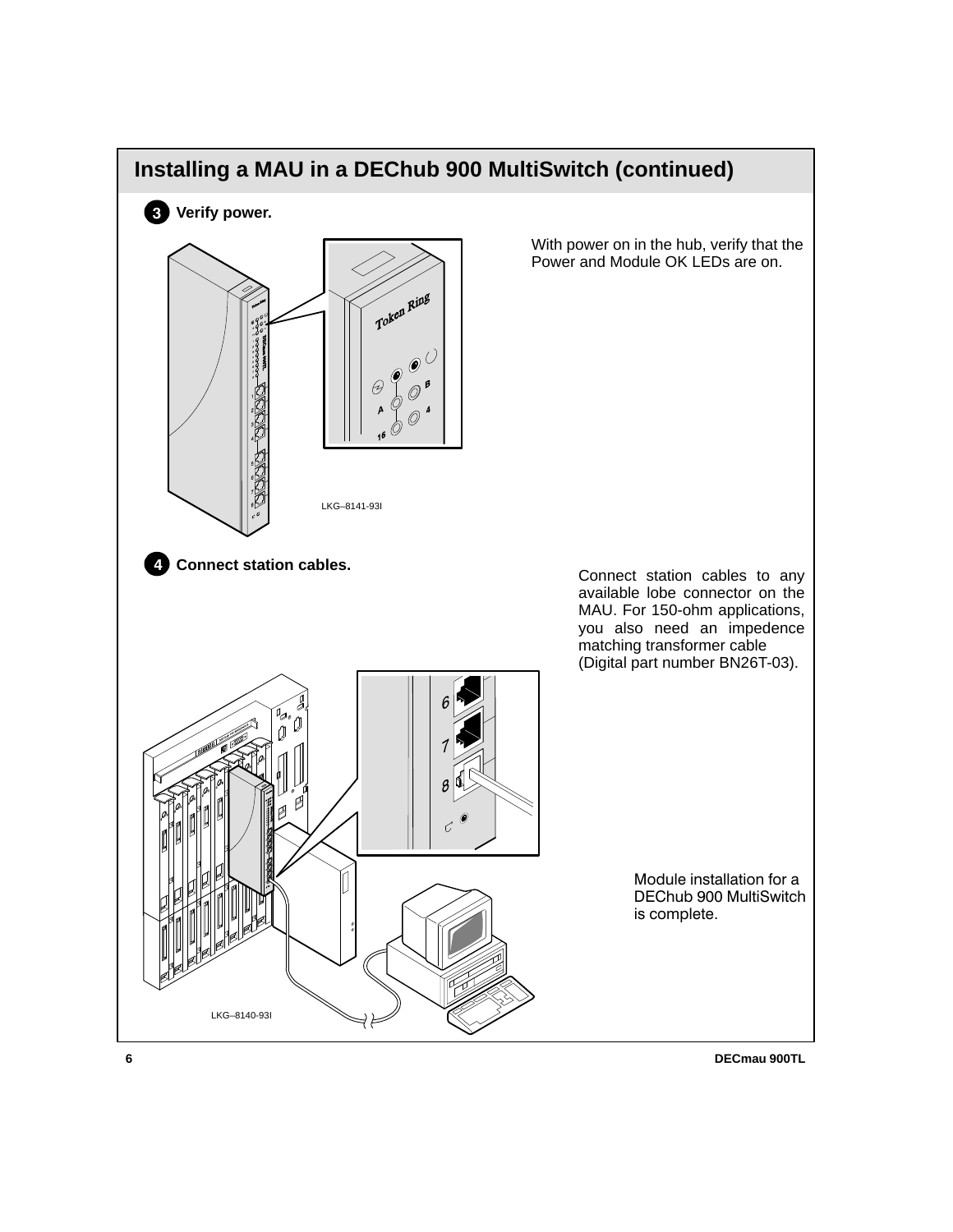# **Installing a DEChub ONE MAU 900TL Mount MAU (optional).** You can place the MAU on a table, mount it on a wall, or mount it in a standard 19-inch rack using a shelf assembly, Digital part number H9544-MS. For a wall mounting, position two screws 19.7 centimeters (7.75 inches) apart on the wall. Turn screws until tight and then back off two turns. Hang the MAU using the keyholes. - **Set Autowrap switches.**  $\mathscr{D}$  $\mathcal{O}$ Ê  $\varpi$ پایو To power LKG–8142-93I supply**Connect power supply.**

- **a.** Set the Ring In and the Ring Out Autowrap switches to 1 or 0.
- **b.** Set the switch to 1 to enable Autowrap when the Ring In or Ring Out port connects to a device with Digital's Auto wrap, there is only one MAU in the network, or the port is not connected to the network. Otherwise, set the switch to 0 to disable Autowrap.

- **a.** Connect the power supply cable to the power connector.
- **b.** Plug the power supply into a wall outlet.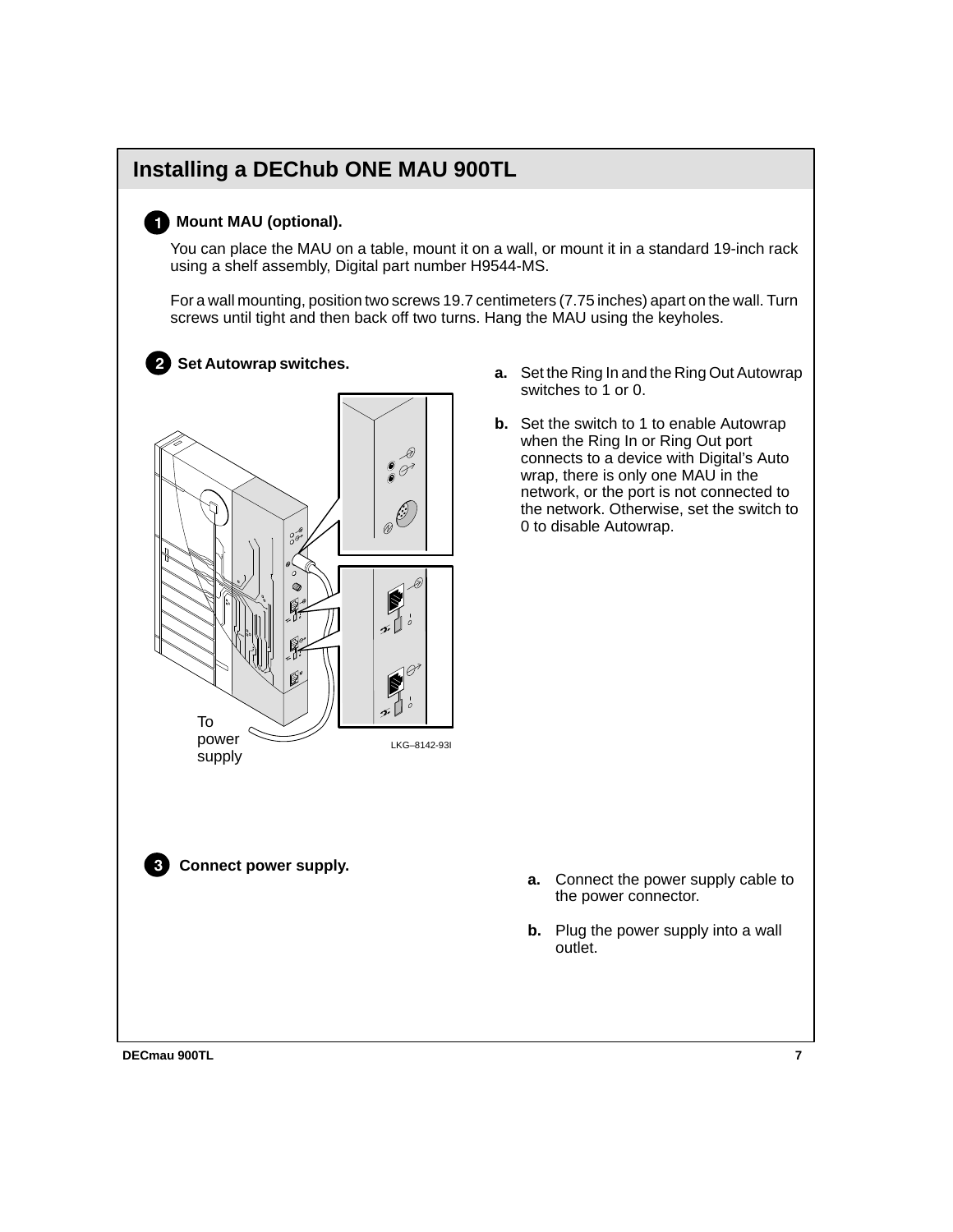

**8 8 DECMAU 900TL**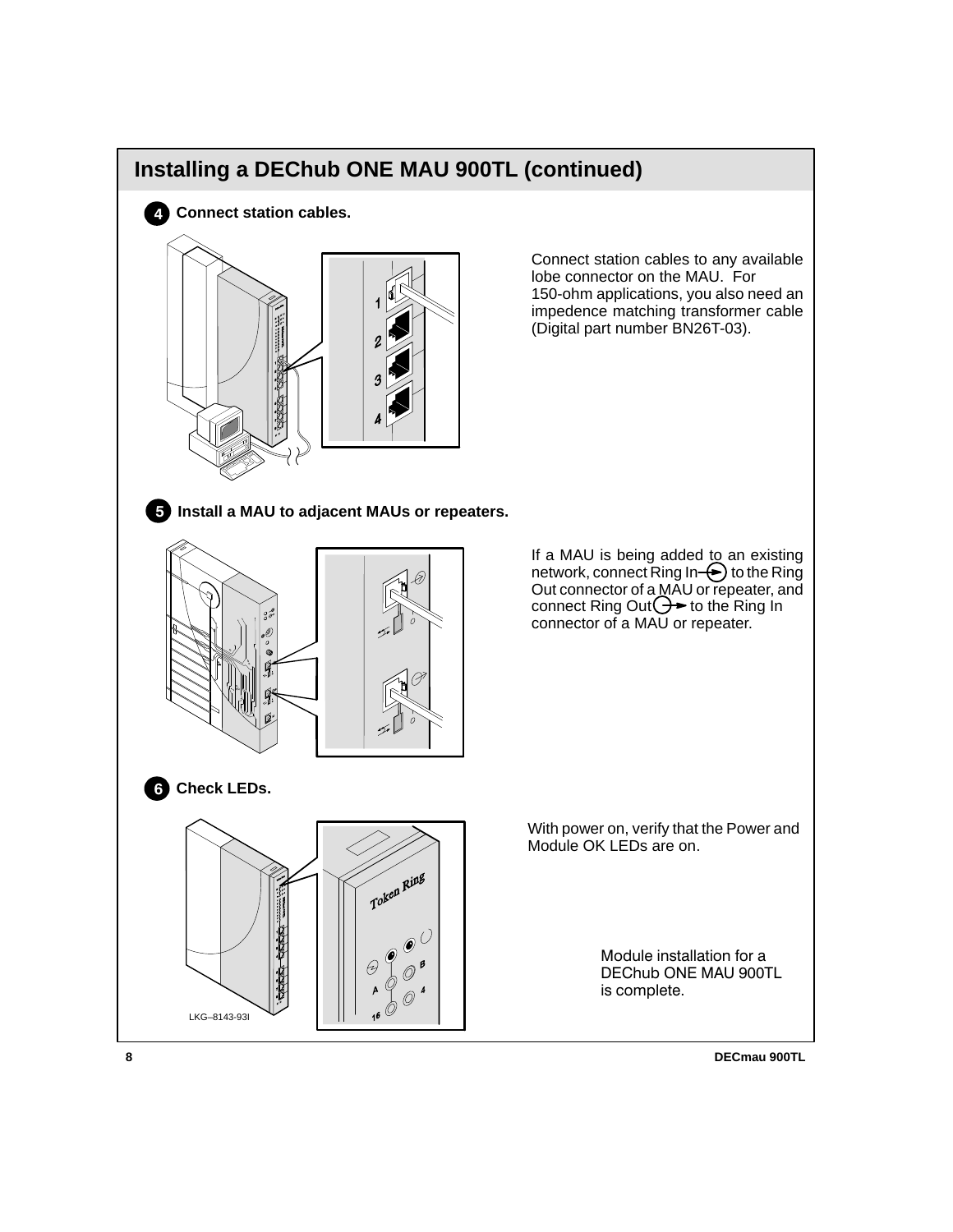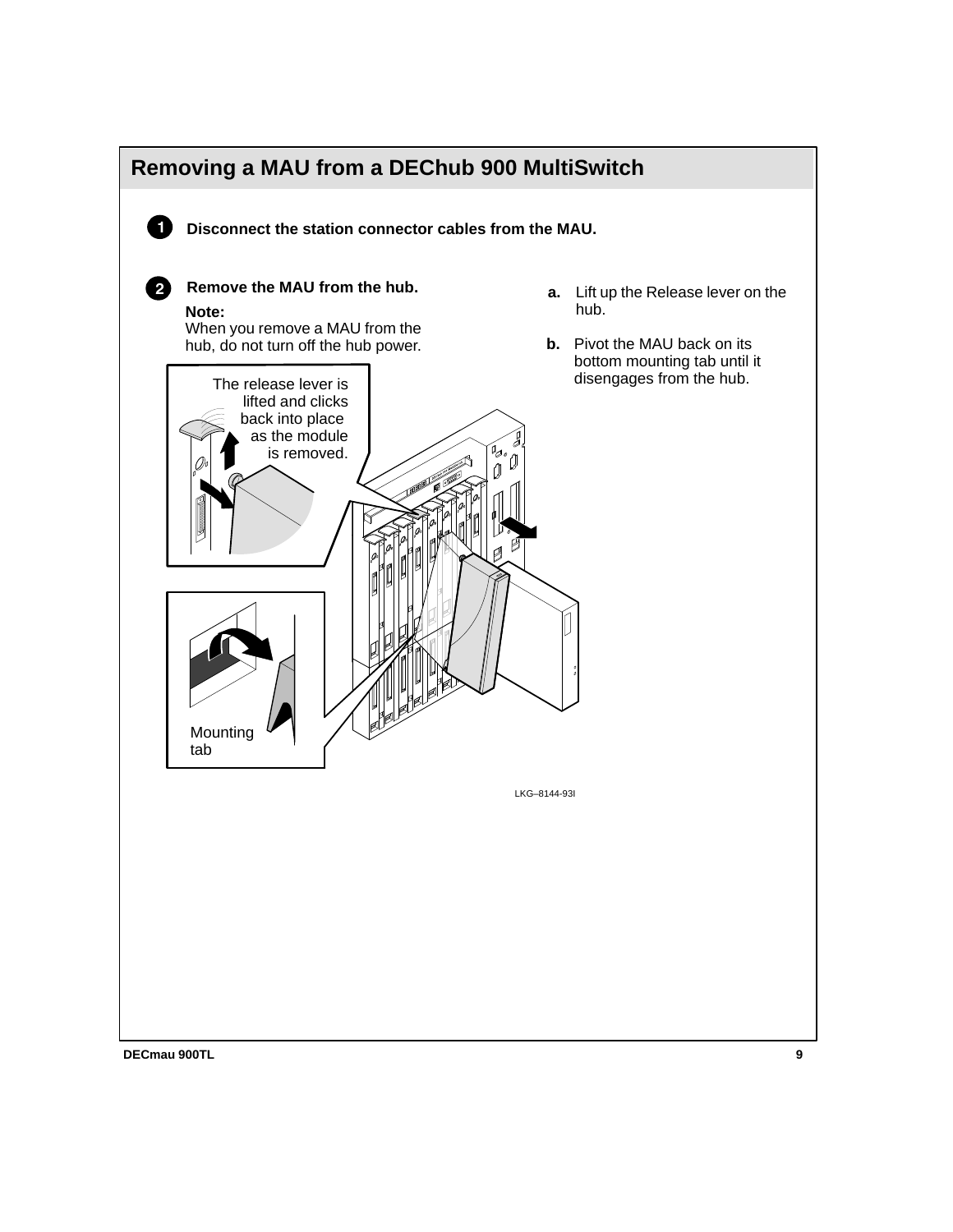# **LED Summary**

The LEDs indicate status by being on, off, and flashing. Flashing LEDs indicate special situations. There are two flashing patterns and a scroll pattern. When an LED indicates a continuous single-flash pattern, network management has disabled the port. A continuous double-flash pattern indicates the wrong speed. In a scroll pattern, the LEDs turn on and off in a set order.

| LED <sup>1</sup>                                         | Off                                  | On                                        | <b>Flashing</b>                                                                                                                                   |
|----------------------------------------------------------|--------------------------------------|-------------------------------------------|---------------------------------------------------------------------------------------------------------------------------------------------------|
| Power<br>ல                                               | No Power                             | Power OK                                  |                                                                                                                                                   |
| Module OK<br>$\left(\begin{array}{c} \end{array}\right)$ | Self-test failed<br>or not operating | Self-test OK                              |                                                                                                                                                   |
| $4/16$ Mb/s                                              | No activity                          | Valid speed or<br>management set<br>speed |                                                                                                                                                   |
| Lobe                                                     | Inactive                             | Connected to network                      | Continuous single flash: network<br>management disabled port.<br>Continuous double flash: wrong speed.                                            |
| <b>Hub MAU ONLY:</b>                                     |                                      |                                           |                                                                                                                                                   |
| Ring A/B                                                 | Not connected                        | Connected to Ring A<br>or Ring B          | Continuous single flash: network<br>management disabled port.<br>A and B alternately flash: MAU needs an<br>upgrade or an upgrade is in progress. |
| <b>DEChub ONE ONLY:</b>                                  |                                      |                                           |                                                                                                                                                   |
| Ring In/<br><b>Ring Out</b>                              | Inactive or<br>wire fault            | Connected to network                      | Continuous single flash: network<br>management disabled port.<br>Continuous double flash: wrong speed.                                            |
|                                                          |                                      |                                           |                                                                                                                                                   |

<sup>1</sup> Scroll: During power-up self-tests, all LEDs, except the Power LED, indicate a scrolling pattern.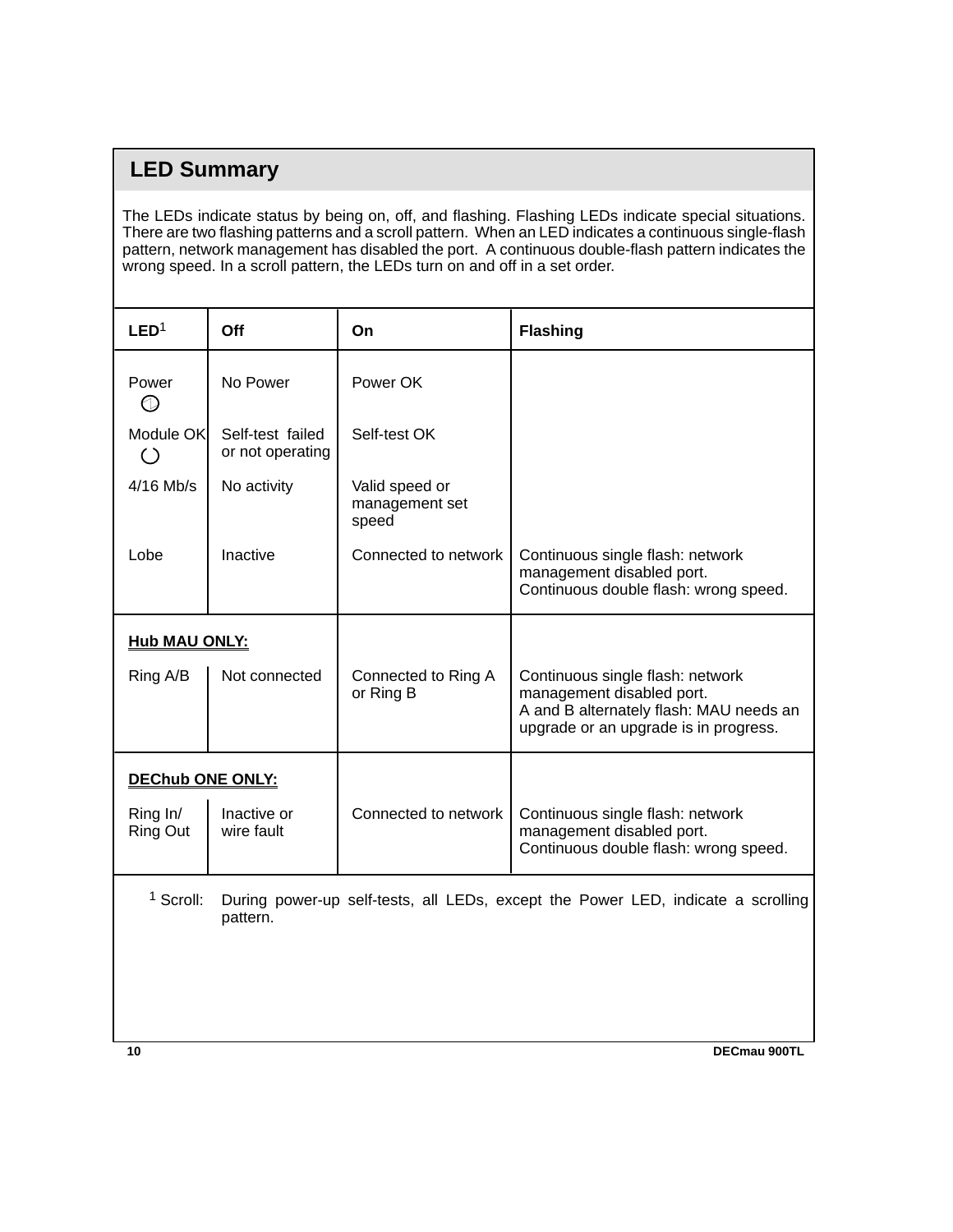## **Cabling**

Table 1 lists the Token Ring industry guideline for the maximum lobe length of shielded twisted-pair (STP) and unshielded twisted-pair (UTP) cable.

## **Table 1 Industry Lobe Length Guideline**

|              | UTP            | <b>STP</b>     |                |
|--------------|----------------|----------------|----------------|
| <b>Speed</b> | Level 3        | Level 5        |                |
| 4 Mb/s       | 100 m (327 ft) | 100 m (327 ft) | 100 m (327 ft) |
| $16$ Mb/s    | 65 m (213 ft)  | 100 m (327 ft) | 100 m (327 ft) |

Lobe lengths for Digital's MAUs exceed the industry guideline. Specifically, lobe lengths can be longer than the industry guideline for STP cable and UTP level 5 cable at 4 Mb/s. See Table 2, Digital Lobe Length Guideline, for the maximum lobe lengths for Digital's MAUs. Also refer to either "DEChub 900 MultiSwitch Configuration or DEChub ONE Configurations" below for more configuration information.

## **Table 2 Digital Lobe Length Guideline**<sup>1</sup>

|              | JTP            | <b>STP</b>     |                 |
|--------------|----------------|----------------|-----------------|
| <b>Speed</b> | Level 3        | Level 5        |                 |
| 4 Mb/s       | 100 m (327 ft) | 200 m (655 ft) | 376 m (1235 ft) |
| $16$ Mb/s    | 65 m (213 ft)  | 100 m (327 ft) | 173 m (569 ft)  |

1 All distances include patch cables and hub connections.

Digital recommends that you keep lobe lengths within the maximums found in the industry guideline whenever possible. This allows for future network expansion and upgrade. When current needs dictate the longer lobe lengths, you can increase lobe lengths up to the maximums in Digital's guideline without any negative effect on the network.

## **DEChub 900 MultiSwitch Configuration**

## **Multiple Hubs**

A repeater is needed in each hub to connect hubs in a multiple hub network. Refer to the appropriate Token Ring repeater manual for specific information.

## **DEChub ONE Configurations**

## **Unshielded Twisted-Pair Cable Configurations**:

## **Multiple MAUs in One Wiring Closet at 16 Mb/s**

At 16 Mb/s, a maximum of five MAUs can be in one wiring closet without affecting maximum lobe length. Subtract 10 meters from the lobe lengths in Table 2 for each additional MAU above five in a wiring closet.

## **Multiple Wiring Closets**

Digital recommends that you use repeaters to segment the ring in a network with multiple wiring closets. In some situations, only one, or no repeaters, are required. Refer to the appropriate Token Ring repeater manual for specific information.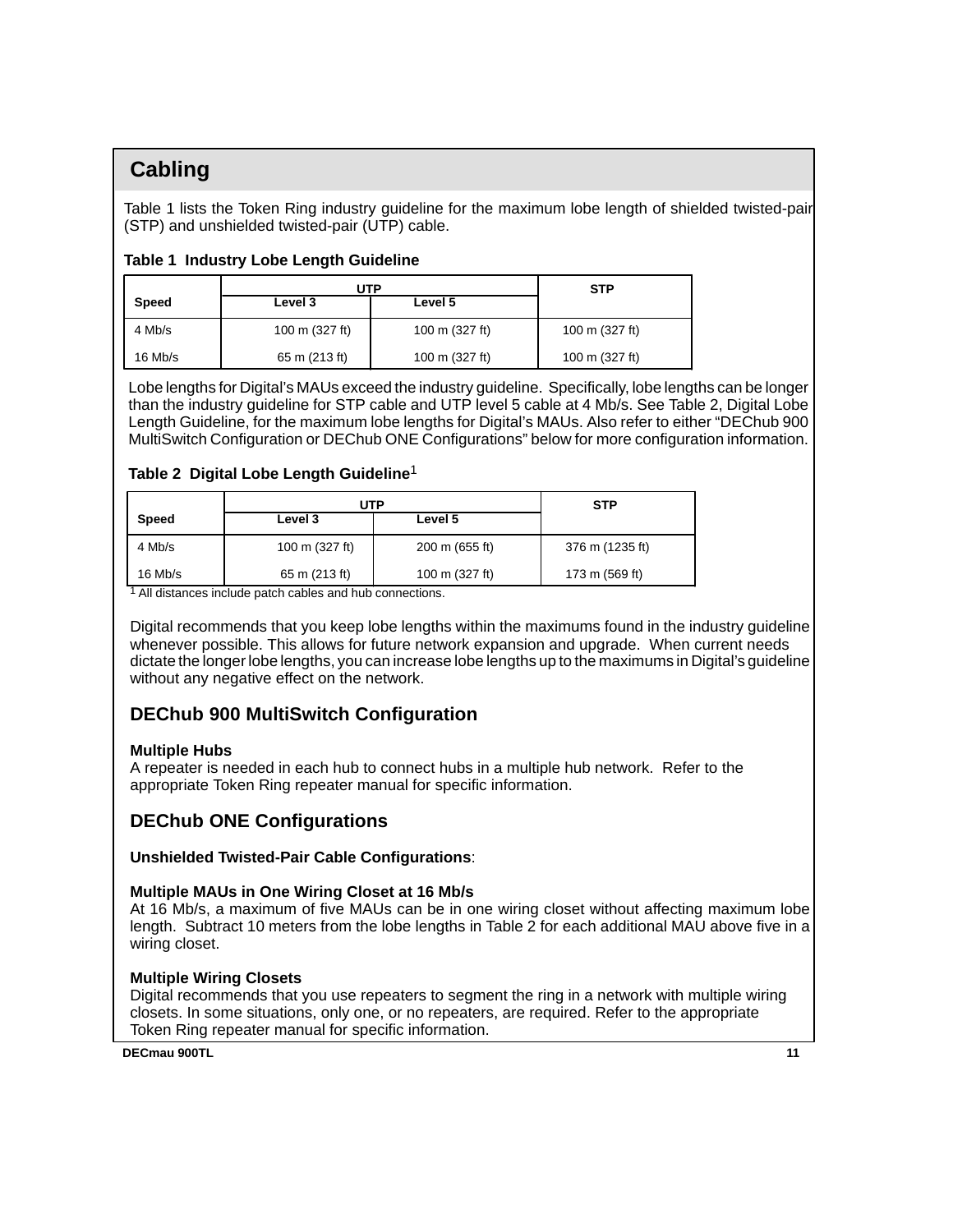# **Cabling (continued)**

Digital recommends that you use repeaters to segment the ring in a network with multiple wiring closets. In some situations, only one, or no repeaters, are required. Refer to the appropriate Token Ring repeater manual for specific information.

When distances exceed the lobe lengths in Table 2, or if the MAU does not have Digital's Autowrap functionality, two repeaters are required.

When a MAU has Autowrap enabled, only one repeater is required per wiring closet if the distance between the wiring closets does not exceed the distances shown in Table 2.

With UTP level 5 cable at 4 Mb/s, no repeaters are required with multiple wiring closets if the total cable budget is within the distances shown in Table 3.

For UTP level 3 cable at 4 Mb/s, divide all distances in Table 3 by 1.3.

|                | Wiring Closets |                |                   |                  |                |                |                |
|----------------|----------------|----------------|-------------------|------------------|----------------|----------------|----------------|
| <b>MAUs</b>    | 0              |                |                   |                  | 4              | 5              | 6              |
| 1              | 210 m (689 ft) | 206 m (675 ft) |                   |                  |                |                |                |
| $\overline{2}$ | 192 m (630 ft) | 189 m (620 ft) | 185 m (607 ft)    |                  |                |                |                |
| 3              | 175 m (574 ft) | 171 m (561 ft) | 168 m (551 ft)    | 164 m (538 ft)   |                |                |                |
| 4              | 157 m (515 ft) | 154 m (505 ft) | 150 m (492 ft)    | 147 m (482 ft)   | 143 m (469 ft) |                |                |
| 5              | 140 m (459 ft) | 136 m (446 ft) | 133 m (436 ft)    | 129 m $(423 ft)$ | 126 m (413 ft) | 122 m (400 ft) |                |
| 6              | 122 m (400 ft) | 119 m (390 ft) | 115. m $(377 ft)$ | 112 m $(367 ft)$ | 108 m (354 ft) | 105 m (344 ft) | 101 m (331 ft) |

## **Table 3 Total Cable Budget for UTP Level 5 Cable at 4 Mb/s**<sup>1</sup>

<sup>1</sup> All distances include patch cables.

Total cable budget = maximum lobe length  $+$  adjusted ring length Adjusted ring length = total trunk length  $-$  shortest trunk length

## **Shielded Twisted-Pair Cable Configuration:**

Digital supports industry standards for shielded twisted-pair (STP) cable. Refer to the IBM Token Ring Network Introduction and Planning Guide for specific information on STP cable.

## **Cable Connector Specifications**

Table 4 lists the signal names of each pin associated with the Ring In, Ring Out, and Lobe connectors. The shaded area in the table indicates signals used only by Token Ring.

| <b>Table 4 MAU Connector Signal Names</b> |  |  |  |  |  |
|-------------------------------------------|--|--|--|--|--|
|-------------------------------------------|--|--|--|--|--|

| <b>Connector</b> |             |                    |          | <b>Pins</b> |           |           |           |              |
|------------------|-------------|--------------------|----------|-------------|-----------|-----------|-----------|--------------|
| <b>Name</b>      |             |                    |          |             |           |           |           |              |
| Ring In          | $RS422 RX+$ | RS422 RX-Transmit- |          | Receive+    | Receive-  | Transmit+ | RS422 TX- | RS422 TX+    |
| <b>Ring Out</b>  | not used    | not used           | Receive- | Transmit+   | Transmit– | Receive+  | not used  | not used     |
| Lobe             | not used    | not used           | Receive- | Transmit+   | Transmit– | Receive+  | not used  | not used     |
| 12               |             |                    |          |             |           |           |           | DECmau 900TL |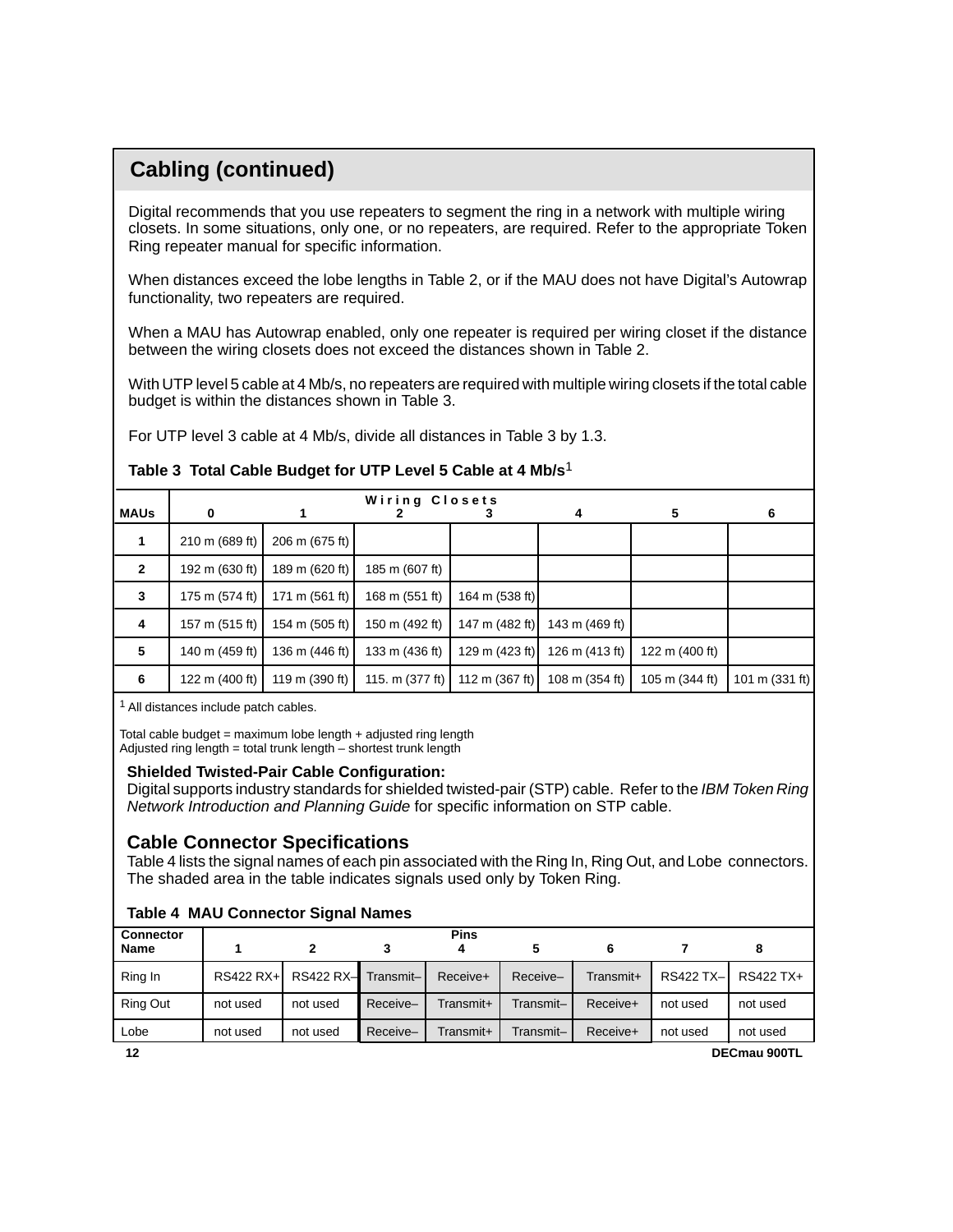| <b>Problem Solving</b>                                      |                                                                 |                                                                                                                                             |  |  |  |  |
|-------------------------------------------------------------|-----------------------------------------------------------------|---------------------------------------------------------------------------------------------------------------------------------------------|--|--|--|--|
|                                                             |                                                                 |                                                                                                                                             |  |  |  |  |
| If                                                          | Then                                                            | Do This                                                                                                                                     |  |  |  |  |
| <b>DEChub 900 MultiSwitch and DEChub ONE</b>                |                                                                 |                                                                                                                                             |  |  |  |  |
| Power LED is off.                                           | MAU does not have power.                                        | Verify that outlet has power.<br>Check power connection to MAU.<br>Replace power supply.<br>Replace MAU.                                    |  |  |  |  |
| Module OK LED is off.                                       | MAU failed self-test.                                           | Replace MAU.                                                                                                                                |  |  |  |  |
| Ring A and B LEDs alternately<br>flash.                     | MAU needs an upgrade<br>or an upgrade is in progress.           | If you have network management,<br>do a downline load;<br>otherwise, replace MAU.                                                           |  |  |  |  |
|                                                             |                                                                 | Wait for upgrade to complete.                                                                                                               |  |  |  |  |
| Both Speed LEDs are off.                                    | No activity is on the network.                                  | Start up at least one station.                                                                                                              |  |  |  |  |
| Lobe LED is off after station<br>completes self-test        | Station cannot access<br>network.                               | Check lobe cabling for crossover<br>between transmit and receive<br>wires. All cables, including patch<br>cables, must be straight through. |  |  |  |  |
| Lobe LED indicates a<br>continuous single flash<br>pattern. | Network management<br>disconnected station from the<br>network. | To change setting, you can use<br>network management commands<br>or the MAU's Reset switch.                                                 |  |  |  |  |
| Lobe LED indicates a<br>continuous double flash<br>pattern. | MAU and station have different<br>speed settings.               | Change the speed setting of the<br>station.                                                                                                 |  |  |  |  |
| DECmau 900TL                                                |                                                                 | 13                                                                                                                                          |  |  |  |  |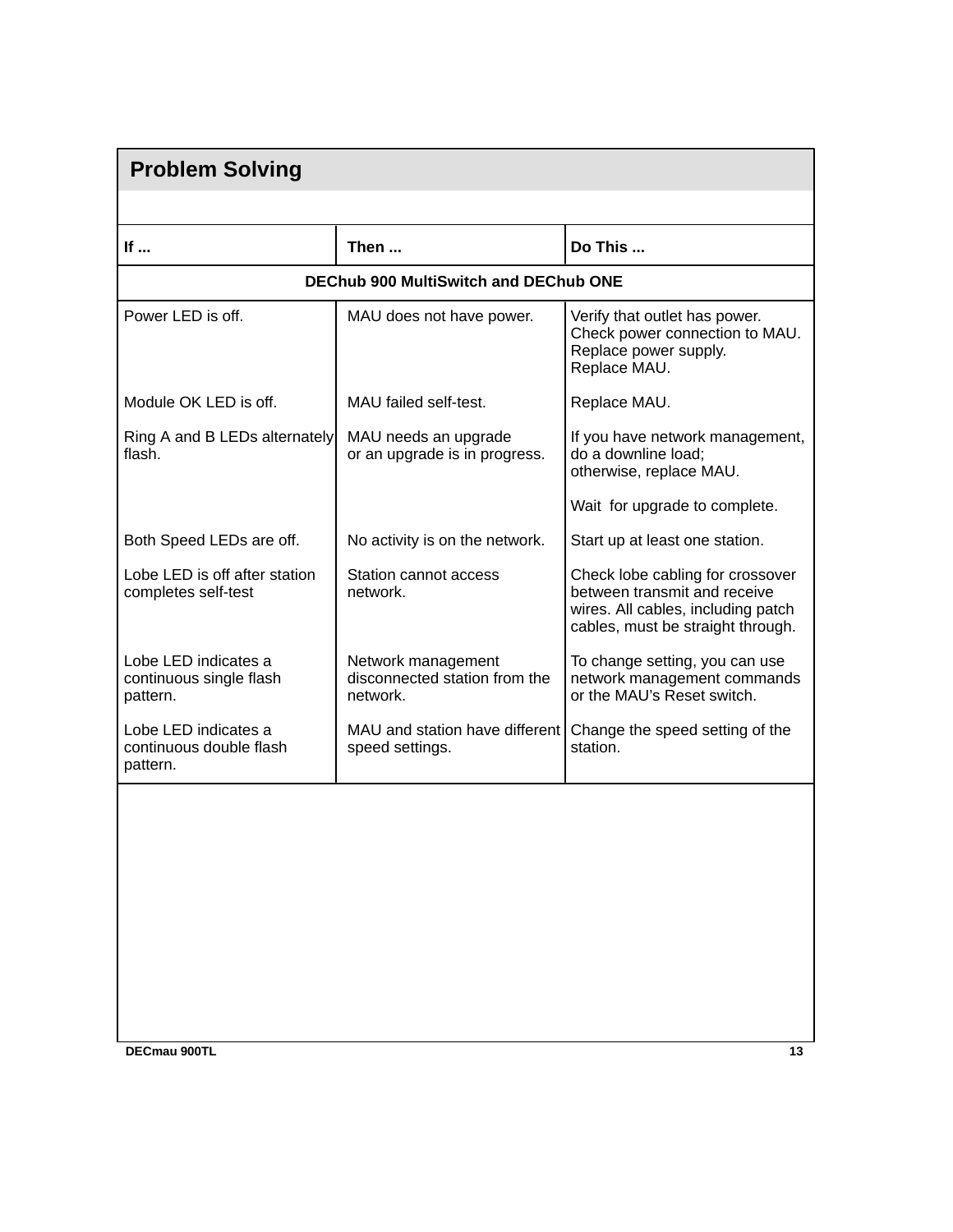| <b>Problem Solving (continued)</b>                                         |                                                                |                                                                                              |  |  |  |
|----------------------------------------------------------------------------|----------------------------------------------------------------|----------------------------------------------------------------------------------------------|--|--|--|
|                                                                            |                                                                |                                                                                              |  |  |  |
| If                                                                         | Then                                                           | Do This                                                                                      |  |  |  |
|                                                                            | <b>DEChub 900 MultiSwitch ONLY</b>                             |                                                                                              |  |  |  |
| Lobe, Ring In, Ring Out,<br>Ring A/B LEDs flash together.                  | Network management has<br>disabled MAU.                        | To change settings, you can use<br>network management commands<br>or the MAU's Reset switch. |  |  |  |
| MAU does not connect to<br>hub.                                            | Network management will not<br>connect MAU to hub.             | Check speed and hub<br>settings for incorrect network<br>management overrides.               |  |  |  |
| MAU does not work<br>in DEChub 90.                                         | DEChub 90 only supports<br>Ethernet networks.                  | A DEChub 900 MultiSwitch<br>supports Token Ring networks.                                    |  |  |  |
|                                                                            | <b>DEChub ONE ONLY</b>                                         |                                                                                              |  |  |  |
| Ring In or Ring Out LED<br>indicates a continuous<br>single flash pattern. | Network management<br>disconnected the MAU's<br>RI or RO port. | To change setting, you can use<br>network management commands<br>or the MAU's Reset switch.  |  |  |  |
| Ring In or Ring Out LED<br>indicates a continuous<br>double flash pattern. | MAU and ring have different<br>speed settings.                 | Change the speed setting of the<br>stations or the ring.                                     |  |  |  |
| Lobe, Ring In and Ring Out<br>LEDs flash together.                         | Network management has<br>disabled MAU.                        | To change settings, you can use<br>network management commands<br>or the MAU's Reset switch. |  |  |  |
| Vendor's MAU or repeater<br>causes loopback on ring.                       | Vendor's unit is incompatible<br>with Digital's Autowrap.      | Set Autowrap switches on the<br>DECmau or DECrepeater adjacent<br>to the vendor's unit to 0. |  |  |  |
| Network crashes when a MAU<br>or repeater fails.                           | Vendor's unit does not have<br>Digital's Autowrap.             | Set Autowrap switches on the<br>DECmau or DECrepeater adjacent<br>to the failed unit to 1.   |  |  |  |
|                                                                            |                                                                |                                                                                              |  |  |  |
|                                                                            |                                                                |                                                                                              |  |  |  |
|                                                                            |                                                                |                                                                                              |  |  |  |
| 14                                                                         |                                                                | DECmau 900TL                                                                                 |  |  |  |